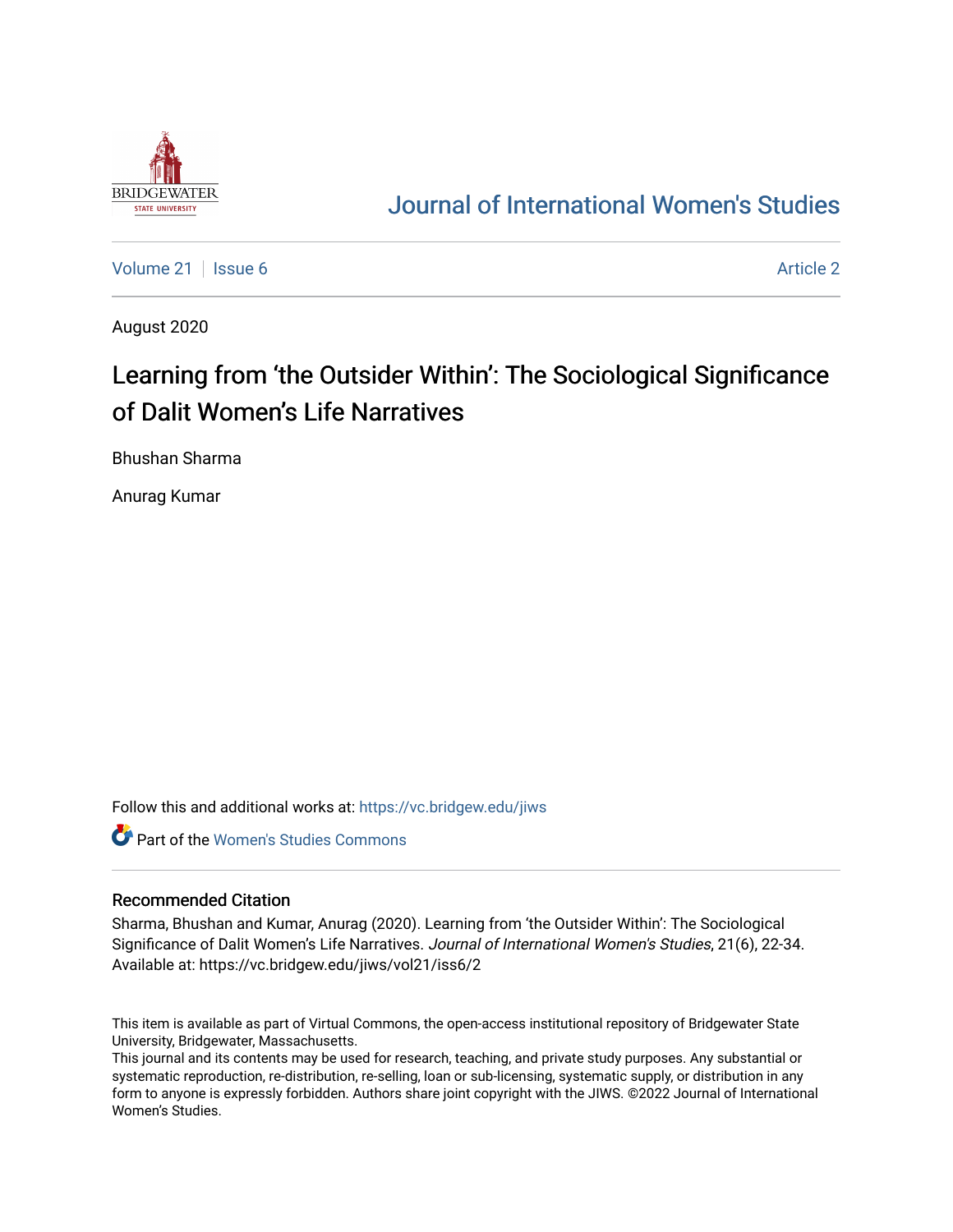This journal and its contents may be used for research, teaching and private study purposes. Any substantial or systematic reproduction, re-distribution, re-selling, loan or sub-licensing, systematic supply or distribution in any form to anyone is expressly forbidden. ©2020 Journal of International Women's Studies.

# **Learning from 'the Outsider Within': The Sociological Significance of Dalit Women's Life Narratives**

Bhushan Sharma<sup>1</sup> and Anurag Kumar<sup>2</sup>

#### **Abstract**

Dalit women have long occupied marginal positions and been excluded from two major Indian social movements: The Feminist Movement and the Dalit Movement. The researcher examines how Dalit women have made creative use of their marginality—their 'outsider-within' status—and have represented their lived experiences. The study scrutinizes select life narratives of Dalit women writers: Bama's *Sangati: Events* (2005)*,* Urmila Pawar's *The Weave of My Life* (2015)*,* and Baby Kamble's *The Prisons We Broke* (2008) to discuss and explore the sociological significance of three characteristic themes in these narratives: (1) the interlocking nature of Dalit women's oppression, (2) endurance and resilience, (3) their role in the transformation of the Dalit community. Thus, the perspectives of Dalit women writers create new knowledge about their lives, families, and communities. Their perspectives may well provide a preparatory point for the development of the Dalit Feminist Standpoint. This study may help other marginalized sections or social scientists by putting greater trust in the creative potential of their narratives and cultural biographies.

*Keywords:* Caste, Dalits, Gender, Intersectional oppressions, Outsider-within status, Substituted knowledge, Standpoint.

#### **Introduction**

Indian Dalit Literature is an articulation of the unrepresented painful past of former 'untouchables' of the Indian subcontinent. They were kept outside the four *Varnas<sup>3</sup>* of the Hindu social order. Another term for 'Untouchables' is the 'depressed classes' (Ambedkar), 'Harijans' (Gandhiji), 'Scheduled Castes' (Article 341, Indian Constitution), and 'Dalits'; the last being their self-chosen terminology. According to Zelliot, "Dalit is a symbol of change and revolution"

1

**<sup>\*</sup>**This article is a revised version of an earlier publication that appeared in *Postcolonial Interventions: An Interdisciplinary Journal of Postcolonial Studies* IV, no. 2 (2019) and is published here with permission of the editors.

<sup>1</sup> Bhushan Sharma (Author) is a Ph. D. Scholar working in the field of Dalit Feminism, School of Languages and Literature, Shri Mata Vaishno Devi University, Kakriyal, J&K, India.

<sup>2</sup> Dr. Anurag Kumar (Co-author) is an Assistant Professor in the School of Languages and Literature at Shri Mata Vaishno Devi University. He has earned his Ph. D. from Indian Institute of Technology Roorkee. He has published numerous research articles, and the book titled *African American Literature: Politics of Marginal Space in the Fiction of Gloria Naylor*

<sup>&</sup>lt;sup>3</sup> The Hindu social order; according to the holy texts, consists of four-fold Varna division in the society, 'The highest is that of the Brahmans or priests, below them the Kshatriyas or warriors, then the Vaishyas, in modern usage mainly merchants, and finally the Shudras, the servants or have- nots….There is in actual fact a fifth category, the untouchables, who are left outside the classification' (Dumonts, 1999, 66-67). These were 'outcasts' who were described as impure and relegated to the rank of those who should not be touched, in other words, "Untouchables". They performed menial and impure jobs**.**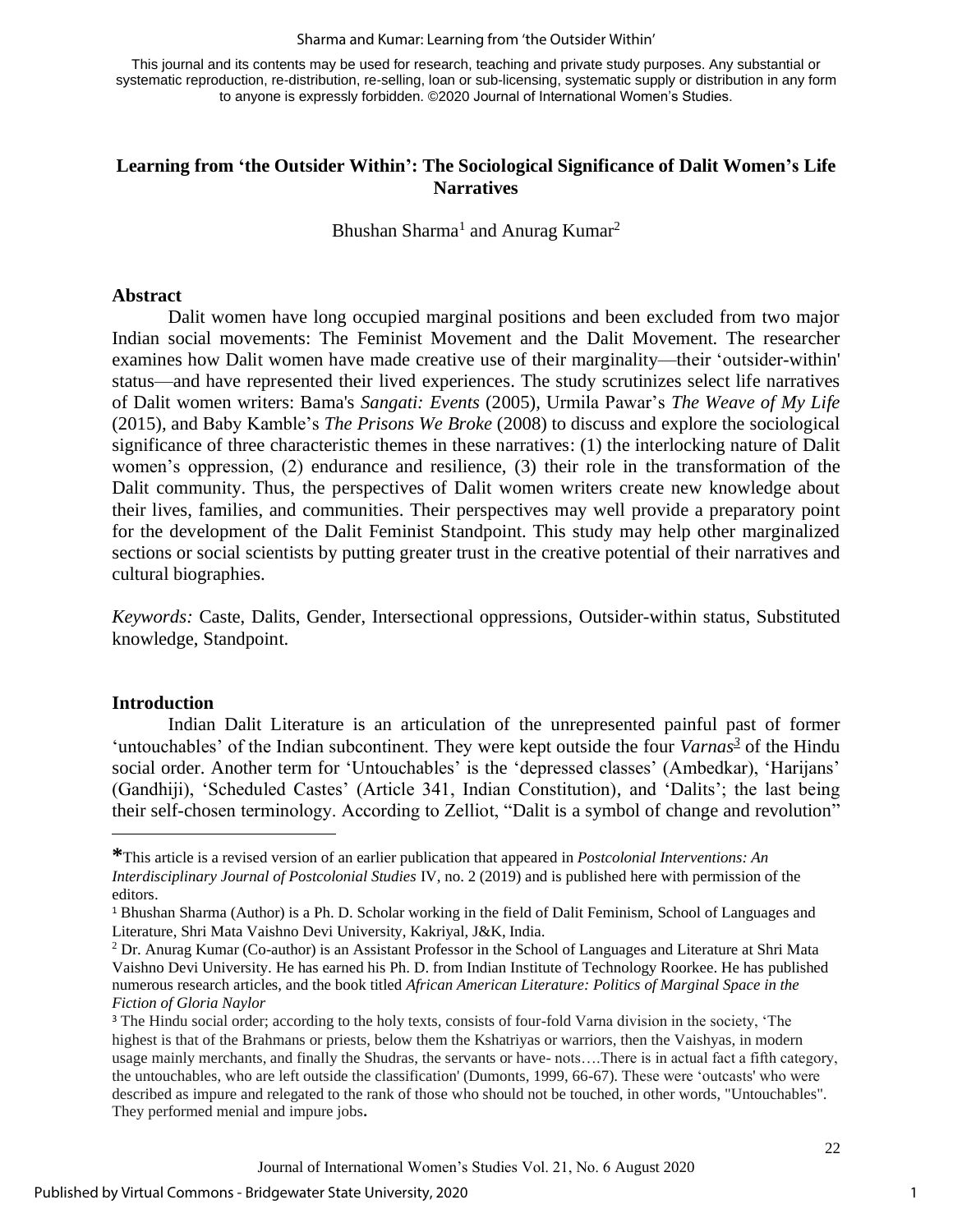(1996: 268). And Bhoite & Bhoite, view "Dalit Sahitya (Literary) Movement is not purely a literary movement as it sounds to be; a deeper analysis reveals that it is basically a social movement" (1977: 74), for the liberation of Dalits and to bring about fundamental changes in the Indian social order.

Dalit literature is a quest for identity and social equality and mainly articulates the oppressed history of a community; documenting atrocities and discrimination done to Dalits by the hegemony of upper-caste people. However, Dalit literature has its internal limitations. The gender question has either not been comprehended or was excluded from mainstream Dalit literature: "Dalit women's issues did not have any place on the agenda of the Dalit movement and the Women's movement. Even today things have not changed" (Pawar 2015: 260). Seemingly Indian feminism has not broadened its perspective to encompass the concerns of Dalit women who are 'Dalit of Dalits' (Manorma: 2008). Appropriately, as noted by the Black lesbian feminist poet Audre Lorde, "[I]t is not our differences which separate women, but our reluctance to recognize those differences and to deal effectively with the distortions which have resulted from the ignoring and misnaming of those differences" (Lorde 1984: 122).

Hence, Dalit women have felt the need to transform Dalit consciousness, to represent their perspectives and lived experiences. The central problem addressed in this article is how Dalit women made creative use of their marginality and learning from their 'outsider-within' status to bring about this consciousness transformation. The current study illustrates the sociological significance of the select Dalit women's life narratives.

#### **Discussion and Analysis**

Dalit women have unique lived experiences, as this faction comprises of the intersectional oppressions of two groups oppressed on account of their birth: 'Dalits' and 'women'. Dalits in India are the 'depressed classes' (Ambedkar, 1936) and women 'the second sex' (Beauvoir, 1989). These doubly oppressed women are subjugated, downgraded, and marginalized. Hence the need to create a Dalit Feminist Standpoint has been identified by many researchers: Gopal Guru (1995), Sharmila Rege (1998), and Chhaya Datar (1999). However, 'lived experience' of Dalit women and their perspectives could be articulated accurately in their writing.

The scrutiny of select texts: *Sangati*, *The Weave of My Life*, and *The Prisons We Broke* reveal the common aspect of the lives of their respective writers: Bama Faustina, Urmila Pawar, and Baby Kamble, that they all certainly have a privileged standpoint as an 'outsider-within'. The study reflects their development from childhood to fully conscious grown-ups; their odyssey from a marginal space to the dominant social structures fetching them the epistemic benefit of the 'double vision' as a result of bestriding both sides of a dichotomous social divide. This shaped their new perspectives on life. These narratives can be called 'social epiphanies' which led Dalit women to follow the ethics of Black women writers, especially 'politicizing of their memory', 'remembering that serves to illuminate and transform the present' (hooks 1990: 147).

Another commonality among Dalit women writers is that they all have written their narratives in their regional languages; therefore, the visibility of these minor texts has been accredited to the political commitment of their translators. Maya Pandit has crossed many borders and very proficiently introduced the readers who are 'outsiders', to the nooks and crannies of Indian Marathi region in her translations of the two original Marathi texts into English: Kamble's *Jina Aamcha* (1985) as *The Prisons We Broke (2008)* and Pawar's *Aaydan*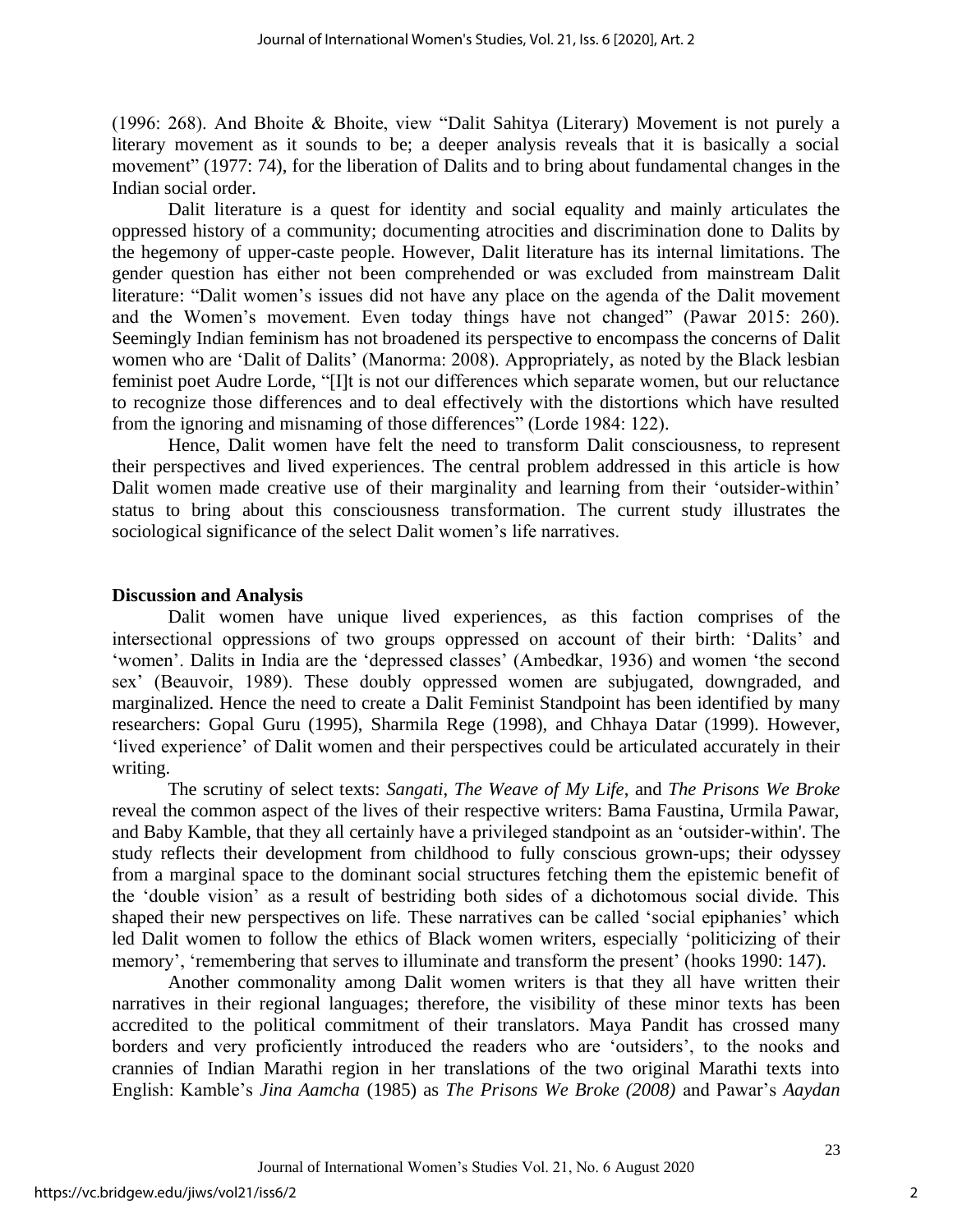(2003) as *The Weave of My Life: Dalit Women's Memoirs (2008)*. *Sangati,* an English translation by Lakshmi Holmstrom of the second work of Bama, published in Tamil (1994) conveys the essence of the original text without sensationalizing its subject matter. As a result, what is from the margins in the regional language and culture has been brought into the vanguard of the international arena for the sake of bonding with similar cultural forces operating within other cultures. Thus, as with Black women intellectuals, the 'double vision' of Dalit women writers helped them to understand that the privileged classes and the patriarchy use ideologies to restrict these women to the periphery, consequently limiting their access to societal resources and institutions to control, define, and marginalize their location.

The term 'outsider-within' was first coined by Patricia Hill Collins (1986). 'Outsiderwithin' status holder occupies a special space that their difference makes; they become different people, 'the other', 'marginalized'. It shapes the perspective of the experiencer which locates a unique standpoint. 'Outsider-within' status was captured by Bell Hooks, a black feminist critic while giving an account of her small- town, Kentucky childhood, she registers, 'living as we did –on the edge – we developed a particular way of seeing reality. We looked both from the outside in and from the inside out… we understood both' (1984: vii). Their difference makes them conscious of patterns or social constructions that may be beyond the comprehension or sight of sociological insiders. Therefore, the select narratives reveal some common themes.

#### **Three Key Themes in Dalit Women's Life Narratives**

The lived experiences of Dalit women are painful. "When drawing on bitter memories and writing about them, the tendency to reconstruct instead of resurrecting the past is inevitable" (Whitehead, 2009:126). Chandran and Hashim (2014) assert that in the process of reconstructing, writers may choose to restructure and present events or experiences according to the importance that deems appropriate. Accordingly, the writers of the select texts while writing about the oppression and marginalization of the Dalit community develop a strong leaning towards feminist issues because gender with caste forms a lethal combination in the lives of women. As a result, consideration of the interlocking nature of caste, gender, and class oppression is the foremost recurring theme in the select texts followed by the discussion on the endurance and resilience, and the role of women in the transformation of Dalit community.

Secondly, while life as a Dalit woman may produce certain commonalities of outlook, the multiplicity of class, age, religion, and sexual orientation shaping individual Dalit women's lives has resulted in different expressions of these common themes. Therefore, collective themes that appear in their narratives may be experienced and expressed differently by different groups of Dalit women. Finally, while a Dalit Feminist Standpoint certainly exists, its contours or outlines may not be clear to Dalit women themselves. Therefore, this paper theorizes the articulation of Dalit women's lived experiences to elucidate a Dalit Feminist Standpoint (DFS) with the hope that documenting the experiences of depressed women may reach a wider audience. The subsequent discussion of three key themes in select life narratives is itself a fragment of this emerging process of interpretation.

#### **The Interlocking Nature of Oppression**

The texts illustrate that the marginality and social exclusion of the Dalit community further pushed Dalit women as the second sex, into a state of repression, poverty, and ignorance.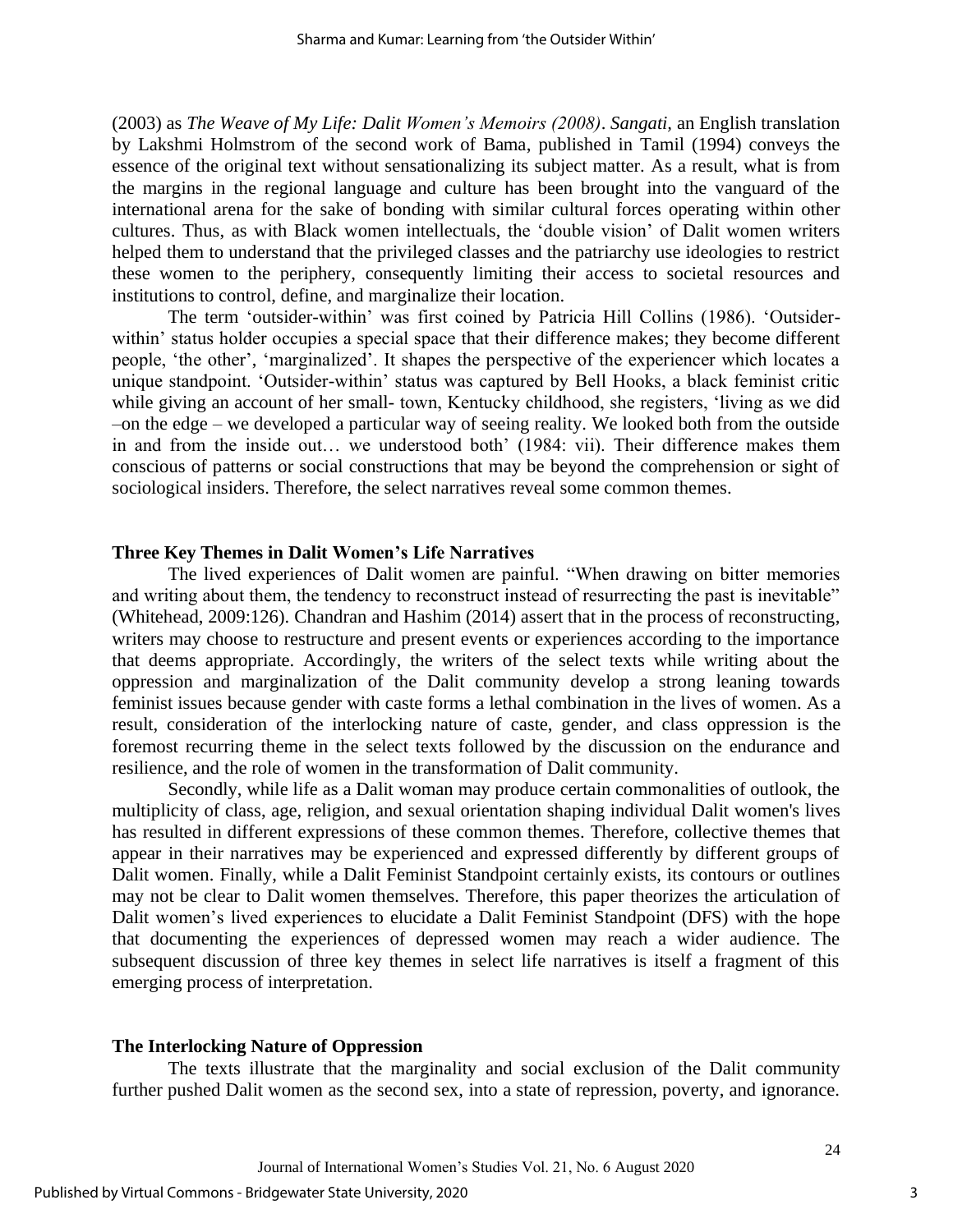The interlocking nature of caste, class, and gender oppression of women is appropriately summarized by Bama:

The position of women is both pitiful and humiliating. In the fields, they have to escape from upper-caste men's molestations. At church, they first lick the priest's shoes and be his slaves while he threatens them with tales of God, Heaven, and hell. Even when they go to their own homes, before they have had a chance to cook some kanji or lie down and rest a little, they have to submit themselves to their husband's torment (Bama 2005: 35).

This shows Dalit women suffer within the household, the workplace, and religious spaces. They are agonized physically, mentally, economically, and spiritually, with the effect of caste closely related to their location within Indian society. The select texts demonstrate that the caste system is most prevalent and stern in rural areas. The texts elucidate power relations and the framework of the intersectional oppressions of caste, gender, and class responsible for the crippled existence of women. Their main struggle is for survival in a space of social exclusion and marginal spatial realities: "In the face of poverty, the girl children cannot see the sense in schooling, and stayed at home, collecting firewood, looking after the house, caring for the babies, and doing household chores" (Bama 2012: 79). Kamble states, "Our place was in the garbage pits outside the village, where everyone threw away their waste…We ate the leftovers without complaining and labored for others' (2008: 49). The majority, of women who belong to these repressed communities, work as food gatherers, and are mostly dependent on natural resources for their survival. They collect firewood, dry grass, wild fruits from forests, and a variety of fish, crabs, and shells from the creeks. *The Weave* portrays the conditions of a subhuman existence of an entire community, shamelessly exploited by the upper castes, reduced to a status of beasts of burden, extremely marginalized' (Pandit 2015: xvi). The text presents an authentic picture of Dalit women's hardships:

Women hunted for crawfish or crabs in the rocks by pushing their hands inside. They got drenched in the waves dashing against the rocks. Their hands and feet would be cut by the sharp edges of the rocks, and the salty seawater stung the wounds (Pawar 2015: 44).

Some women lost their lives because they did not notice the water rising' (Pawar 2015) These women are also compelled to undertake dicey journeys for their survival to sell their wares. Kamble's *Aaji*<sup>4</sup> would also go with other women to fetch wood. Once the big branches were cut and tied in small bundles they were carried to the village for sale; the caste factor traversed their labor.

They were not allowed to use the regular road that was used by the higher castes. When somebody from these castes walked from the opposite direction, the Mahars had to leave the road, descend into the shrubbery and walk through the thorny bushes on the roadside. They had to cover themselves fully if they saw any man from the higher castes coming down the road, and when he came close, they had to say, 'The humble Mahar women fall at your feet.' This was like a chant,

<sup>4</sup> Grandmother.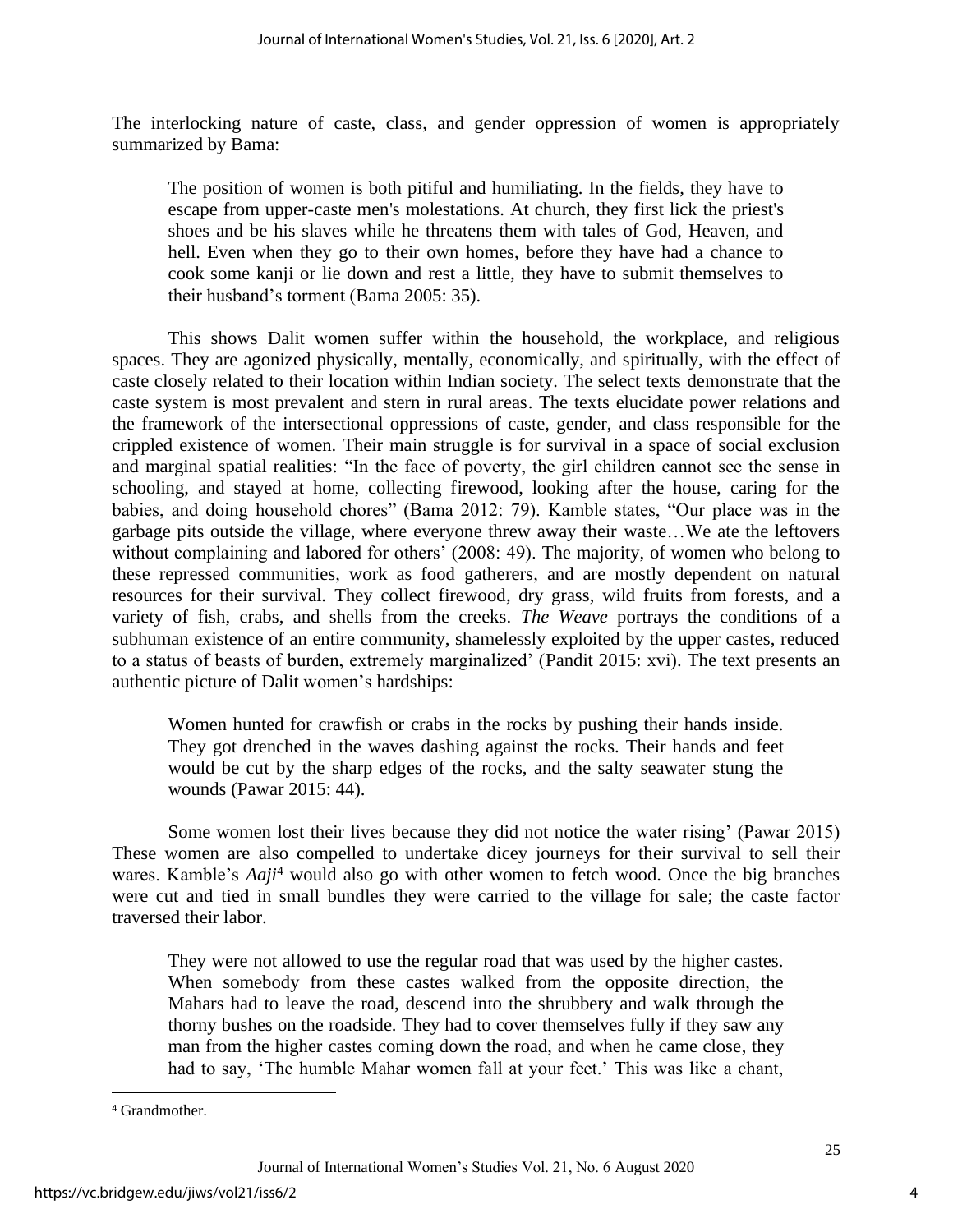which they had to repeat innumerable times, even to a small child if it belonged to a higher caste (Kamble 2008: 52).

They were forced to accept their subjugation and submission to the social hierarchy, through these chants founded on religious ideology. They could not pass without showing due respect to upper-caste men, otherwise, they had to face the rage of their masters and elder male members of their family. The gathered firewood was mostly sold on the Brahmin lane. Every house on this lane had a platform of approximate chest height, meant to prohibit the *Mahar*<sup>5</sup> women from directly reaching the entrance. Instead, they would call out, "Kaki, firewood! The *Mahar* women are here with firewood." (Kamble 2008: 54). The *kaki<sup>6</sup>* would then bargain with them. And finally, these women were asked to carry the bundles to the courtyard of the house. They had to stack all the wood neatly after checking if any of their thread or hair was not left sticking to the wood that might pollute the lady's house.

Akin to the same principle of submission in the name of caste or religion, hegemonic gender ideology also forced them to accept their subservient positions in marital relations:

We believe that if a woman has her husband, she has the whole world; if she does not have a husband, then the world holds nothing for her. It's another thing that these masters of Kumkum generally bestow upon us nothing but grief and suffering (Kamble 2008: 41).

The writers represent numerous cases of violence against Dalit women. 'At the slightest pretext, the husband showered blows and kicks on her. Sometimes he even whipped her.' (Pawar 2015: 112-113). 'He would beat me up for a flimsy reason… This was the life most women-led' (Kamble 2008: 155). '… the poor women would take her children and cross the hills and valleys at night, her face broken, body swollen, bleeding and aching all over, and reach her mother's house' (Pawar 2015: 33). These quotations indicate that Dalit women are only subservient partners in marital relations, only an object of lust fulfillment and unpaid servants.

Bama's *Sangati* is an illustration of how patriarchy works in the case of Dalit women. The foremost question is economic inequality. Women presented in *Sangati* are wage earners working as agricultural and building-site laborers but earning less than men do. Yet the money that men earn is their own to spend as they please, whereas women bear the financial burden of running the family, often on their own. They are also constantly vulnerable to abuses in the world of work. Hard labor and economic precariousness lead to a culture of violence. This is the theme that Bama explores boldly throughout the book. Bama also exposes the atrocities and sexual exploitation of Dalit women who work as farm laborers for the upper caste landlords. The whole account of Mariamma in *Sangati* validates the inhuman treatment given to poor Dalit girls. She fell into a well while working and was almost crippled; she suffered from malnutrition, and a landlord attempted to rape her. But gender and caste politics blamed her as the perpetrator, and she is made to pay a fine of 200 rupees. In the Dalit community '[I]t's one justice for men and quite another for women' (Bama 2005: 24). Mariamma is then scolded by the *naattaamai<sup>7</sup>* : "The landowners get up to all sorts of evil in the fields. Can we bring them to justice? ... After all, we have to go crawling to them tomorrow and beg for work" (Bama 2005: 25). Thus, the

<sup>5</sup>The name of an Atishudra (Dalit) caste.

<sup>6</sup> Paternal aunt, also a respectful way of addressing elder women.

<sup>7</sup> The headman of the *paraiya* (low caste) community.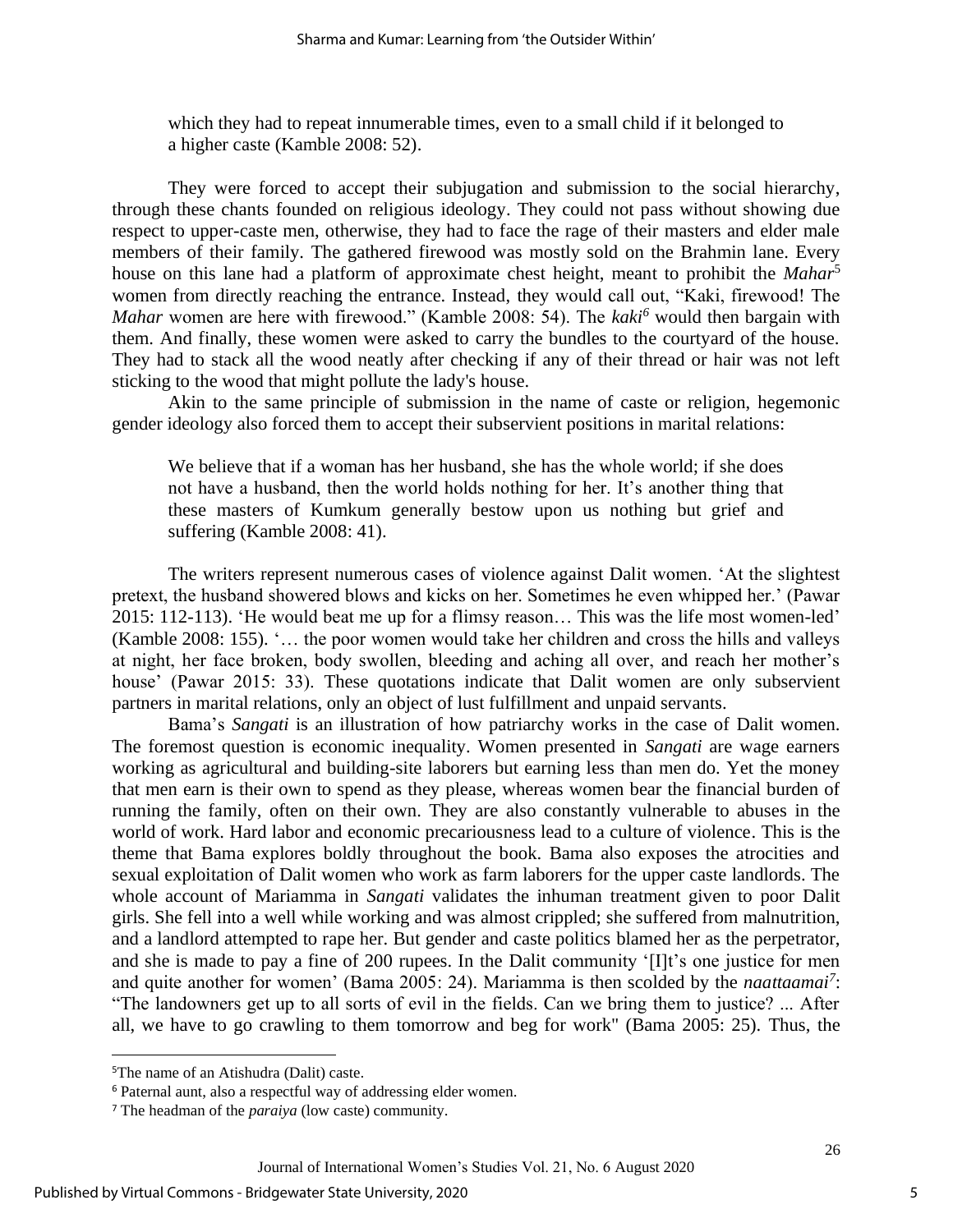social relegation of Dalits leads to their powerlessness in protecting their women from sexual exploitation by upper-caste men. Therefore, these women suffer double patriarchal oppression, one from the men of their community and the other from upper-caste men. Patriarchy as a system is not free from caste.

The study of texts also shows the violent treatment of women by fathers, brothers, and husbands. Bama writes that within the community power rests with men: caste courts and churches are male-led. Rules governing sexual behavior are very different for men than women (2005). Kamble's text, *The Prisons,* illustrates that Dalit men did not hesitate to chop off the noses of their women who failed to abide by patriarchal norms. She also discusses the horrible social practices of *Devadasis*<sup>8</sup> and *Muralis*. In the former practice, young Dalit girls are married to gods or goddesses and in the later, the traditional *Mahars* dedicate their girls to the God Khandoba as *Muralis.* 

Pawar also represents the enforcement of archaic and unjust gender rules of caste panchayats (village councils) and shares the case of a widow who was found to be pregnant. The whole village knew who the man was. But only she was given the verdict.

She was made to lean forward, and women kicked her from behind till the child was aborted. The villagers felt this was a valiant act of bravery. They felt proud that they had protected the village's honor. If a woman was suspected to have erred, she was brought before the Panchayat for justice and punishment. She was publically judged and her other relatives would beat her up as well (Pawar 2015: 156).

Therefore, the narratives of Dalit women reject the assertions made by non-Dalit feminists that Dalit women can fight back against domestic violence (Dietrich, 2003). They also subvert the claims made by Dalit male intellectuals that Dalit patriarchy is less intense and hierarchical than other forms of patriarchy (Ilaiah, 1996). The interlocking nature of oppression is so exasperating that women are many a time possessed by spirits. Bama explores how psychological stress and strains are the possible reason for Dalit women's belief that they are possessed by spirits or *peys*. Decades ago ( in 1987), this idea of spirit possession as a strategy of the marginalized to challenge the dominant hierarhy was established by Aihwa Ong, who studied Malaysian factory women. She noted: "In their resistance to being treated like things, mounting work pressures (*tekanan*), and harsh (*keras*) foremen operators were seized upon by vengeful spirits (Ong 2010: 203) who occupied the bodies of the women on the factory floor. Also, it has long been recognized by scholars of Hatian Voodoo, that in Haiti, possession of voodoun spirits is a form of resistance and healing against racialized capitalism enacted through slavery. The Voodoo that emerged in Haiti in the eighteenth century was a cry of "Enough to slavery!" (*Voodoo Spirits of Haiti.* RT Documentary), and hence it is a resistance to the

<sup>&</sup>lt;sup>8</sup> In the Devadasi system young Dalit girls are married either to a god or goddess. This is done for the well-being and survival of a male child. The conservative Mahars are shown opposing the efforts to demobilize common Dalit masses from this system. The argument advanced by the conservative Mahars in support of the system is quite interesting for they sought to defend the system by elevating it spiritually. They would argue that marriage of a Dalit women with God Khandoba is a rare privilege, while, while the reformist would argue that this elevation is a reduction of a human being to the worst form of exploitation. This reduction and elevation is an on-going tension between those who support the system and those who oppose it. This system is prevalent among the Dait women from several Indian states. (Guru 2008: 167).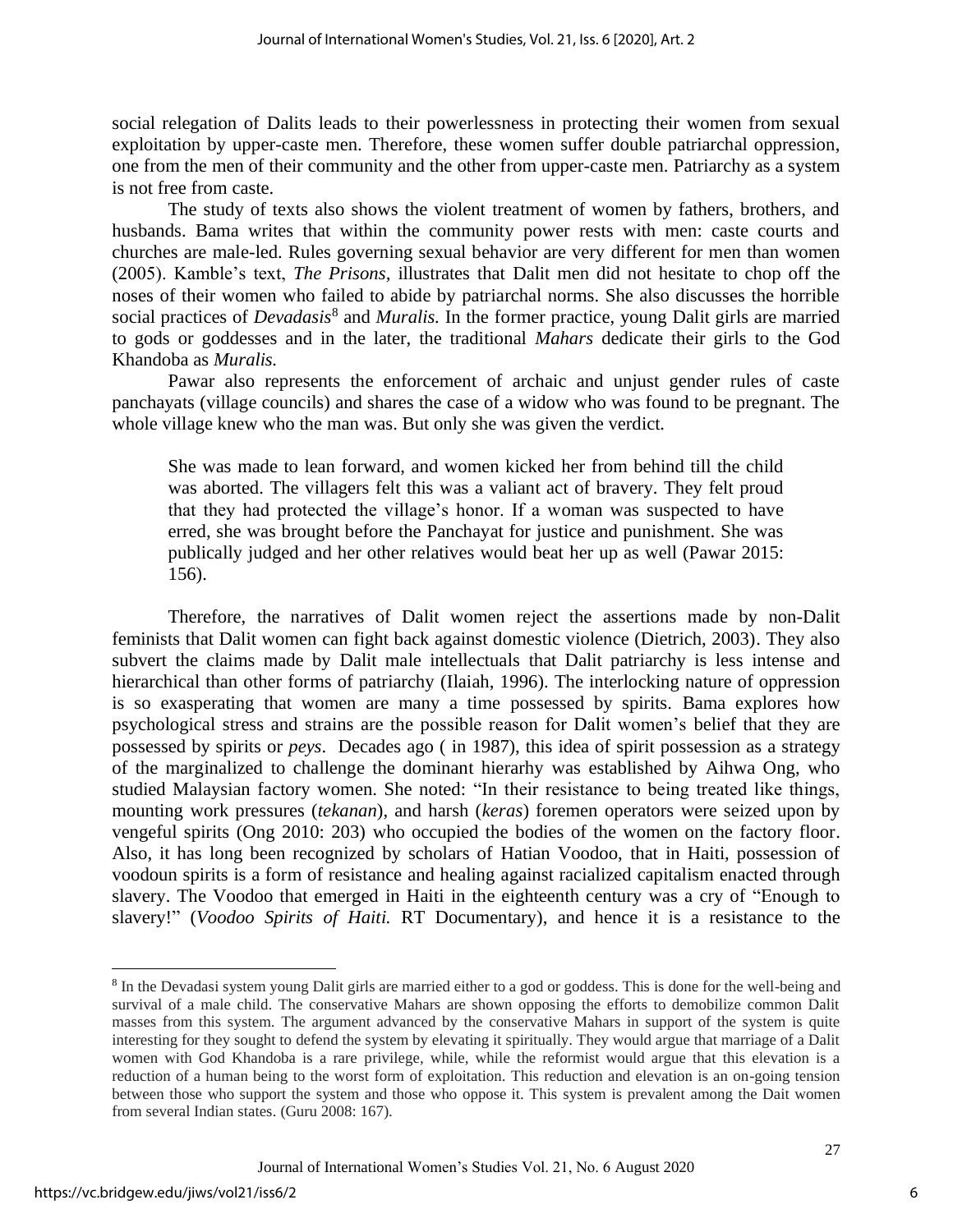interlocking oppressions of racialized capitalist patriarchy, which is also the root cause of Black feminist discourse as claimed by bell hooks, Patricia Hill Collins, and other feminists.

Gender discrimination in the Dalit community is pervasive and begins from birth. A girl's birth is never welcomed in a family, and it is a must for a woman to beget a boy. Baby boys receive more attention and care; they are even fed longer. Boys are given more support, liberty, and respect than girls. Gender bias which begins from the birth of girls continues throughout life for all women including progressive women. If a woman wants to pursue her education or search for a job, she can only do so under the condition that she must first finish her daily chores in the house. Even if she does work outside the home, the community has established an exploitative culture for working women who must hand over their salaries to their husbands. Pawar notes that this is like "deliberately offering your head for butcher's knife" (2015: 208). Gender discrimination is also seen at the time of promotions. Moreover, "The moment a man is promoted; he immediately becomes a *Bhau<sup>9</sup> saheb*. But women can never earn the title of *Saheb*<sup>10</sup> . Even after they are promoted, women remain '*bai<sup>11</sup>*, without the '*Saheb*' (Pawar 2015: 235). Therefore, many social practices, far from being neutral, are gendered, sustaining a patriarchal social order. And caste is the biggest enemy.

The practice of untouchability is imposed on Dalits from birth; there is the belief that caste is inherent and dictates their fate of repression and marginalization. Children become aware of Caste bias in the course of daily life without anybody telling them. Many Dalit writers have memories of a difficult childhood, starvation, repression, and social exclusion. Pawar still has the colonial imprints in her memories: *Aaye<sup>12</sup>* sent Urmila to deliver baskets to her customers who never allowed her to enter their house and made her stand at the threshold. They sprinkled water on the baskets to wash away the pollution. To avoid contact with her they would drop coins in her hand from above. She also remembers her accounts with a Pandit family to whom her *Aaye* would send her with some paisa coins to buy some pickles from them. She was not allowed to go beyond the first step of *Pandit's* (upper-caste) house.

Kaku would bring some fiery red pickle on a plantain leaf, the lime pieces covered with yellow rai dal and oil, and keep it on the second or third step. Then I kept my coins on a step, which the Kaku collected, but only after she had sprinkled water on them to cleanse them of pollution (Pawar 2015: 78).

This suggests the notion that "ritual pollution is internalized" (Guru 2008:164) by the Dalit community, which is the result of their continuous victimization by caste hierarchy. Women endure triple oppression. They are oppressed politically and have no say in the community; they are exploited economically: "... men received one wage, women another, they always paid men more" (Bama 2008: 54). They suffer physical and sexual violence, silence, and impunity. For women, service to others and biological reproduction is their prime duty. Biological reproduction continues until menopause. Kamble gave birth to eleven children of whom three died during childhood. She describes the traumatic and life-threatening conditions in which women give birth to children:

7

<sup>9</sup> Brother

<sup>10</sup> Sir, master —used especially among the native inhabitants of colonial India

<sup>&</sup>lt;sup>11</sup> A polite form of address for women.

<sup>12</sup> Mother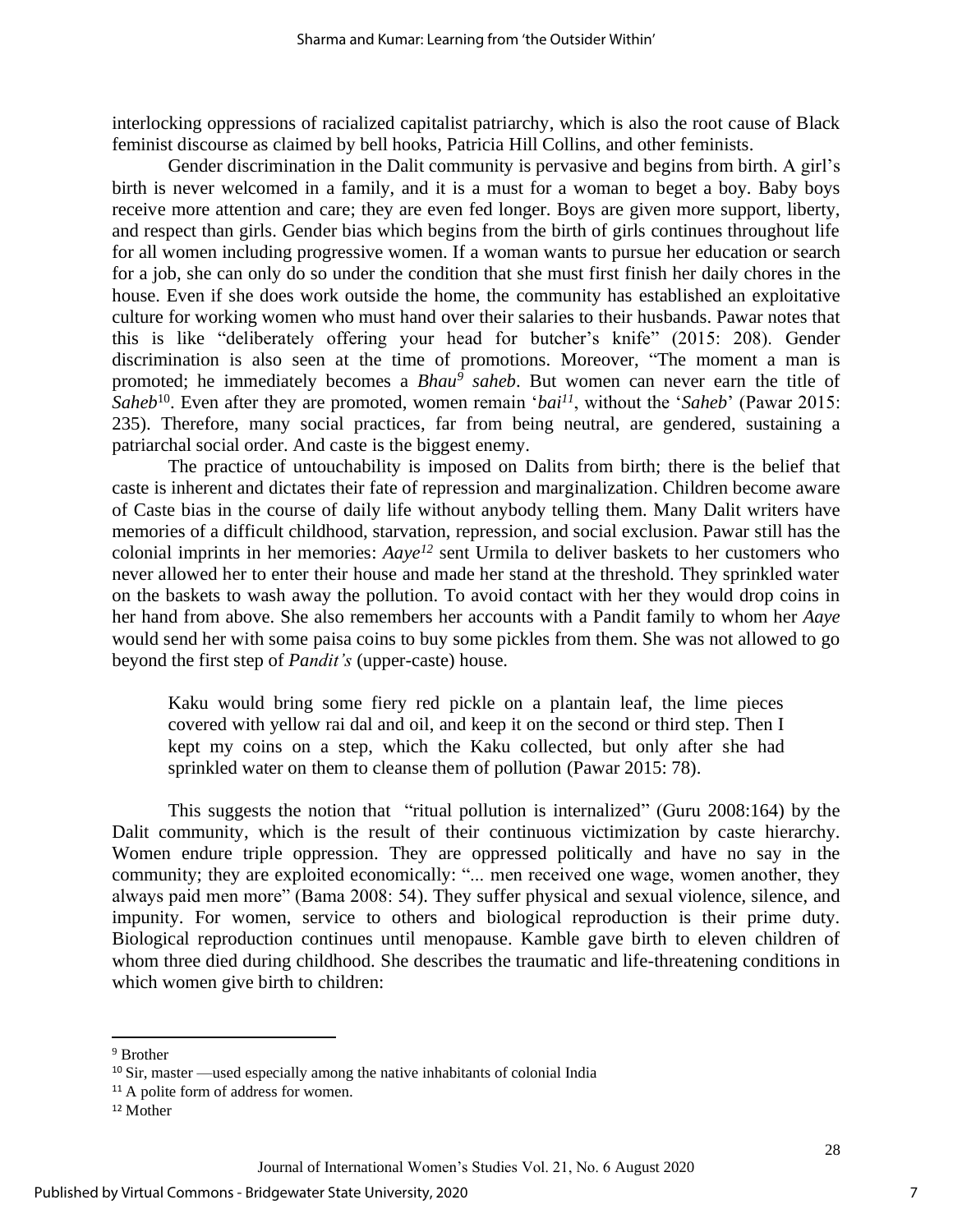The ignorant midwives would keep thrusting their hands into the poor girl's vagina to see how far the baby had progressed. Invariably, the vagina would get swollen, obstructing the baby's path… It was battle with death (Kamble 2008: 58).

This indicates that the women who produce the labor force they labor at the cost of their life. They lack basic facilities and for the want of cotton or cloth pads, they continue to bleed. Many a time they suffer the pangs of hunger.

After the baby comes out into the world, a terrible void is left inside. The stomach needs soft and light food. But from where could Mahars get such food? With the hunger gnawing her insides, the poor woman would just tie up her stomach tightly and lie down on rags, her body a mass of aches and pain (Kamble 2008: 57).

As they have nothing to eat, many women risk their lives during childbirth. These women offer their whole lives to the subsistence of their families but they are helpless when they become mothers.

# **Endurance and Resilience**

Despite the pain and suffering that Dalit women experience, there exists within them, the motivation to persevere. Bama asserts, 'Our women have an abundant will to survive however they might have to struggle for their last breath. Knowingly or unknowingly, we find ways of coping in the best ways we can.' (2005: 68). Some women endure their suffering patiently and many show perseverance and continue with the duties that they are obliged to perform. Others resist and find a new meaning to their existence. Bama chose the path of education and remaining single. 'In this way, because of my education alone, I managed to survive among those who spoke the language of caste difference and discrimination' (2012: 22). Baby Kamble worked with her husband in their department store and managed to find time for reading and writing. Pawar grew with each experience, developing into a hard-core feminist. She came to understand more about rationalism, humanism, scientific thinking, and the distinction between suffering born out of natural causes and those caused by man-made artificial factors such as hierarchical relations.

I felt that a woman was also an individual. If a man has muscle power, a woman has the power to give birth. These are distinctly different capacities and need to be evaluated differently, not in the same way. I had realized that I now had a new vision, a new perspective of looking at women. I had lost my fear (Kamble 2008: 248).

Therefore, these narratives talk about the differences between women, their varied needs, the different ways in which they are subject to oppression, and their coping strategies. The older generation had their ways of overcoming oppression and distress. *Aaye*, the mother of Pawar suffered from the curse of caste, illiteracy, and poverty. She became a widow at a young age and lost her son. But this pain made her tough to take a stand and rebuild her life. She earned by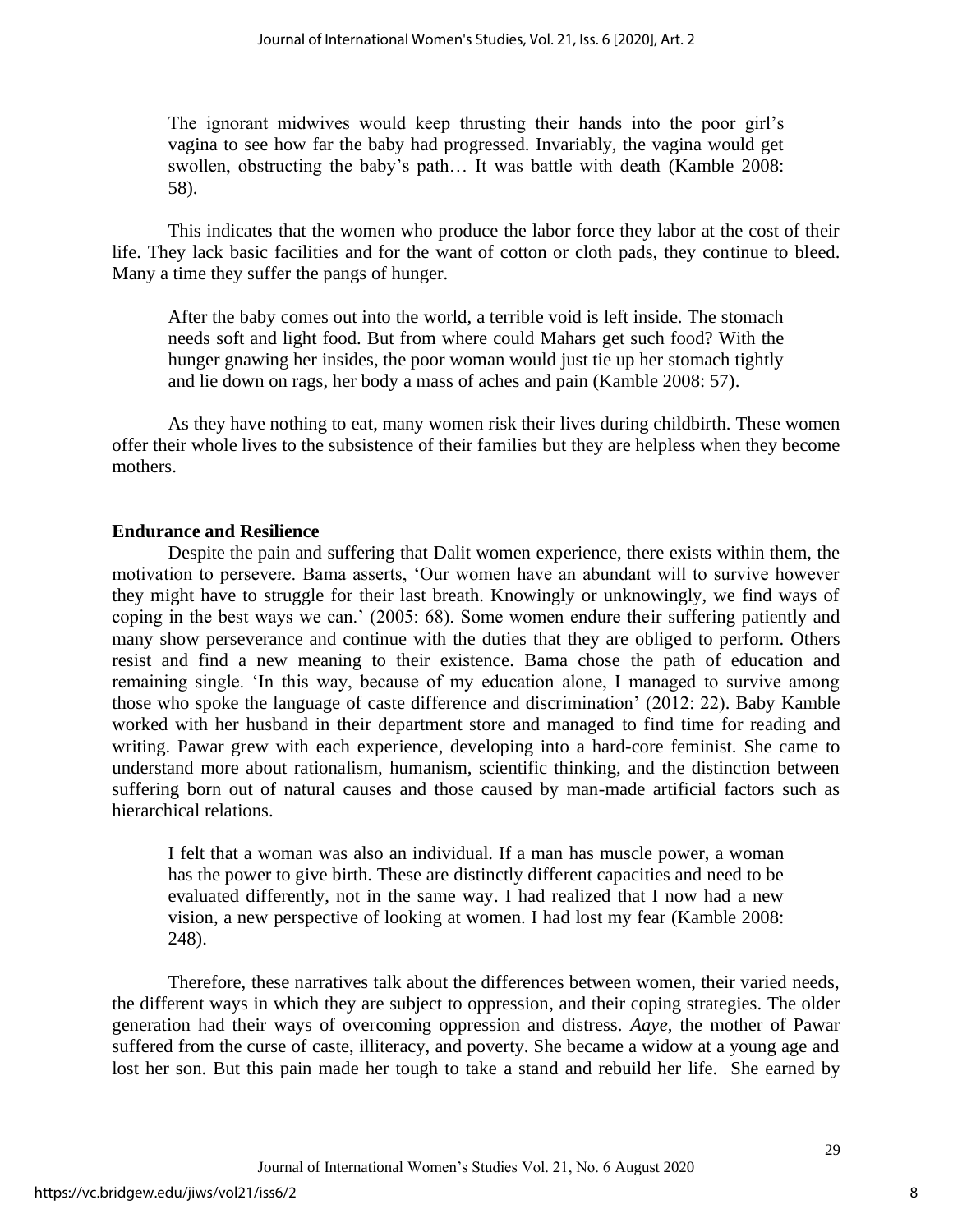weaving cane baskets, became combative, arguing with the customers, abusing and thrashing her children if they missed school.

Bama Faustina is a rare example of Dalit women's endurance and resilience, and her writing of *Karukku* was more of an outpouring of all her experiences than a literary act. She rejected all the colonial imprints<sup>13</sup> embodied in memories. Pouring out all negative emotions was a catharsis. She healed herself and felt like "a falcon that treads the air, high in the skies" (Bama 2012: xi). *Sangati,* Bama's second novel, teases out a positive cultural identity as both Dalits and women who can resist upper-caste and upper-class norms. She offers a glimpse into a part of the lives of those 'Dalit women who dared to make fun of the class in power that oppressed them. And through this, they found the courage to revolt' (Bama 2005: vii). Much has been written on feminist laughter, humor, and comedy as it offers feminism a strategy of resistance that challenges patriarchy and heterosexuality. It is a feminist intervention into language practices that attempt to erase and silence the body (Fryett 2012:13). Audrey (1998) identifies laughing feminism as subversive comedy.

Narratives of Dalit women also show their liveliness and their will to bounce back. Set against the chronicles of hardships are the accounts of reinforcing cultural events: 'coming-ofage ceremony,' a 'betrothal where gifts are made by the groom to the bride', 'a group wedding five couples at church,' (Bama 2005: 76). Kamble writes in detail about their favorite month of *Ashadh,* a month of ritual baths, house cleaning, comfort, and sweet food. 'This one month of happiness developed in their hearts an iron will to endure whatever suffering came their way during the remaining eleven months' (Kamble 2008: 12). Other reviving facets of Dalit women's lives, held in common, are in the female bonding and everyday occurrences; working together, preparing and eating food, washing, bathing, and swimming or celebrating. Singing was their main bouncy activity. 'They sang all the time at work, too, so that the woods rang out to the sound of their laughter as they made up songs and words to tease each other' (Bama, 2005: 76).

Handsome man, dark as a crow More handsome than a blackened pot I have given you my promise You who can read Ingilissu (Bama 2005: 77).

The main point here is that the prospective bridegroom had been to school and could read English. That the bride could learn a little English is a matter of pride for these women. Another song about a man who took a mistress after he got married offers another opportunity for humour.

Eighteen sweet *paniyaaram* You handed to her, across the wall But whatever you might give away You still are my husband (Bama 2005: 77).

The women always sang songs and laughed like this, while weeding, transplanting rice, harvesting, etc. Their habitual act of lampooning and joking finally gives them the strength to

Journal of International Women's Studies Vol. 21, No. 6 August 2020

<sup>&</sup>lt;sup>13</sup> Colonial imprints are the lasting effects of colonialism, which is a practice of domination that involves the subjugation and rule of one people over another. Scholarship has explored the distinctions and overlap between colonialism and imperialism.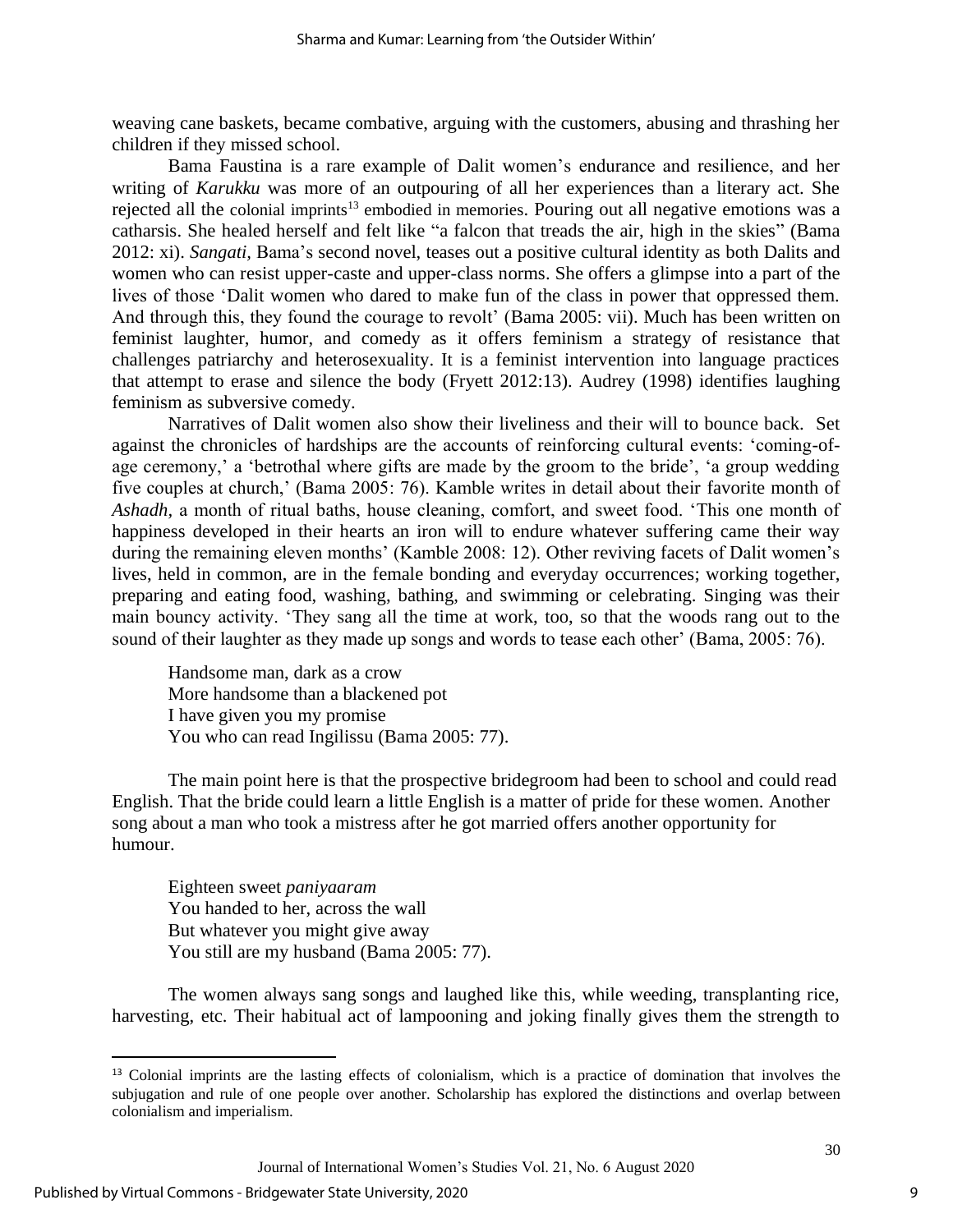stand up courageously against caste oppression, which shows feminist solidarity, a celebration of female bonding, and the creation of a community that opens up a place to begin the healing (Brantley 1999).

### **Role in Transformation of the Community**

Dalit women perform the reproductive labour<sup>14</sup> for their community. They are the force behind the survival and struggle of the oppressed community of Dalits. Also, the analysis of the select texts reveal that women form the backbone of their households by running the family often alone; while a man often uses his earnings for himself, women work for their families. Despite all these constraints, Dalit women have emerged as agents of transformation in their community. They forward the Dalit literary movement by contributing intellectually, by representing their perspectives on community issues chiefly womenfolk. In an interview with Manoj Nair, Bama says, "…I could not build a monument; I could not build a sculpture. I wrote a book. My community thus found a place in the mainstream media" (Bama 2001). Their writings generated Dalit consciousness and inculcate the impulse for resistance in future generations. Kamble states in the Introduction to *The Prisons We Broke:*

I am writing this history for my sons, daughters, daughters-in-law and my grandchildren to show them how the community suffered because of the chains of slavery and so that they realize what ordeals of fire the Mahars have passed through. I also want to show them what the great soul Dr. Babasaheb Ambedkar single-handedly achieved which no one else had achieved in ages (Kamble 2008: xiv).

Kamble is a veteran of the Dalit movement in Maharashtra. Inspired by the radical leadership of Dr. Babasaheb Ambedkar, she has been involved with the struggle from a very young age. She has established a residential school for socially backward students in Nimbure, a small village near Phaltan, Maharashtra. Her autobiography also brings to the forefront, the tremendous transformative potential of oppressed people to change the world. Kamble writes that Dr. B.R Ambedkar was the torchbearer of Dalit movement who taught the depressed classes, "You don't worship God; you worship your ignorance. Generations after generations *Mahars* have ruined themselves with such superstitions." He asked them to follow the path of educating their children and to abandon god. Ambedkar's speech was attended by a huge crowd including women. Kamble's *Aaji* also made a resonating speech (Kamble 2012: 65). Many women became determined to sacrifice everything for their children's education. Pawar's mother also worked hard for her children's education. However, on the one hand, she would abuse and thrash her children if they missed school, while on the other, she would confront the schoolteacher about his caste bias: "Look, I am a widow; my life is ruined. Yet I sit here, under this tree and work. Why? Because I want education for my children so that their future will be better" (Pawar 2015: 69).

<sup>&</sup>lt;sup>14</sup> Reproductive labor is the labor needed to sustain the productive labor force. Such work includes household chores; the care of elderly, adults, and youth; care of the sick; the socialization of children; and the maintenance of social ties in the family. Refer to Parren~as, Rhacel Salazar. ''Migrant Filipina Domestic Workers and the International Division of Reproductive Labor''( Gender and Society 14, no. 4 (2000): 561).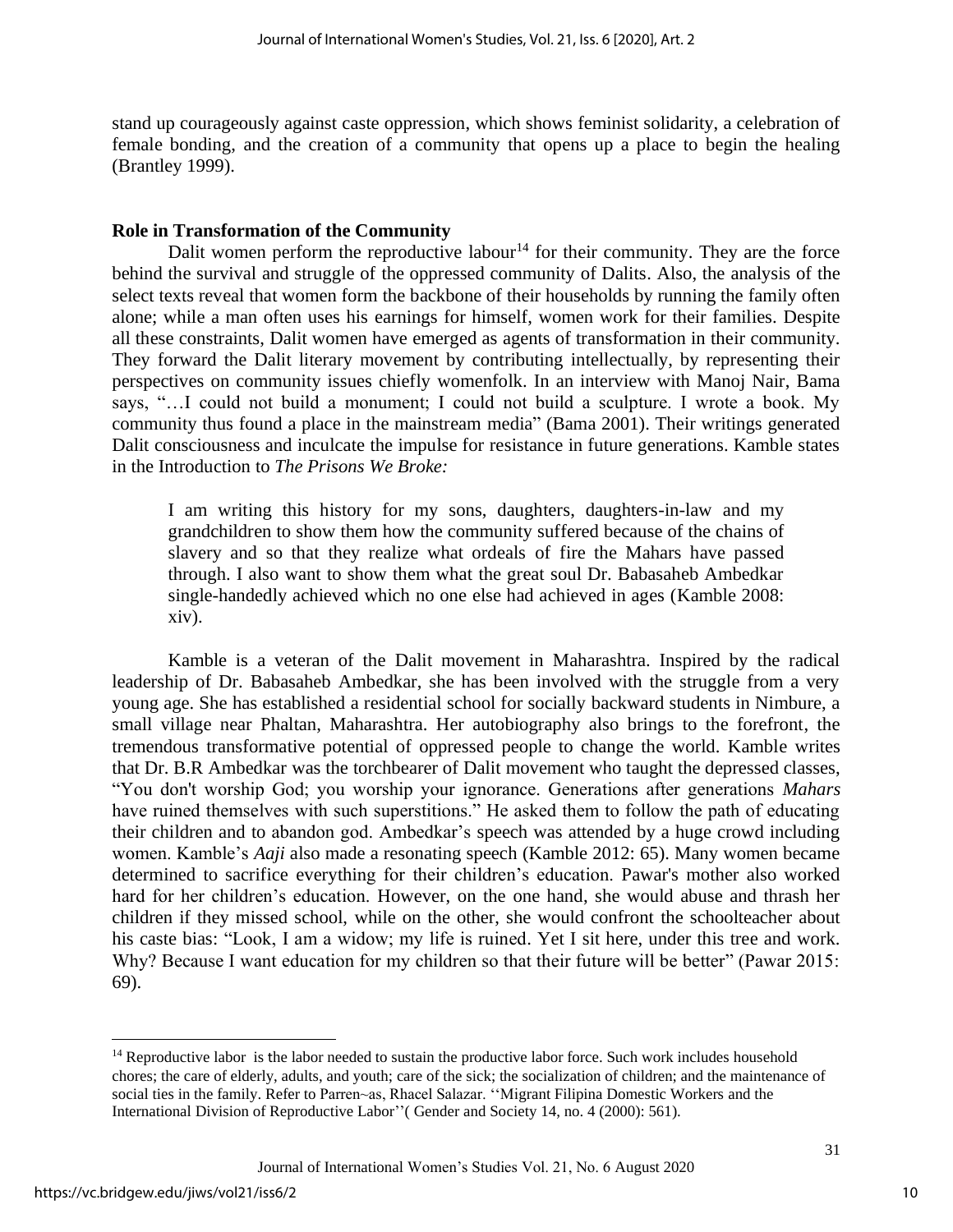Pawar, a long-term member of the Dalit and Women's movements offers a cogent critique of feminist and Dalit politics in her writings. She, along with other members, founded the 'Dalit Women's Organization' (Pawar 2015: 267) and her idea of '*Samwadini Dalit Stree Sahitya Manch*' (*Samwadini<sup>15</sup>* Dalit Women's Literary Forum) was brought to reality by her companion Eleanor Zelliot (Pawar 2015: 275). Pawar along with Meenakshi Moon also wrote the contemporary classic *We Also Made History* to record the contribution of women to their communities and the Dalit movement.

Bama enlightens the people about the repressive nature of all religions, the Catholic Church in particular. She argues that the church is comprised of priests and nuns who are from the upper castes, and 'control the dispossessed and the poor by thrusting blind belief and devotion upon them, and turning them into slaves in the name of God, while they themselves live in comfort' (Bama 2012:108). She believes that only education can transform society. She also admires and applauds the ideals of 'courage, fearless, independence, and self-esteem' (Bama, 2005, xx) in Dalit women and not the traditional Tamil 'feminine' ideals of accham (fear), naanam (shyness), madam (simplicity, innocence), payirppu (modesty).

#### **Conclusion**

The 'outsider-within' status of Dalit women writers demonstrates a real site of epistemic dispensation. It introduces new understandings about the hierarchy of caste-based Indian social structure which suppress, repress and marginalize Dalits, and Dalit women who are the easy targets of hegemonic gender ideology. The standpoint of the writers substantiates the truth that many social practices are not neutral but gender-based which maintain and propagate a patriarchal social order, relations of power that systematically privilege men to the detriment, disempowerment, and objectification of women as a social group. Dalit women's sexuality is exploited to maintain caste. They are doubly ensnared in patriarchal societies; one from the men of their community and another from upper-caste men. Caste councils and Caste *panchayats* seek to enforce their archaic and unjust gender rules over them to protect the community identity. And upper-caste men are granted impunity against their crimes committed on these women.

Focusing on various social evils within Dalit society, it is laden with superstitions, ignorance, drunkenness, harassment, and humiliation of brides at the hands of their in-laws under the guise of religion, culture, and ideology. Dalit women endure the interlocking oppressions of caste, class, and gender. Despite all these adverse factors these women have shown endurance and resilience. They have equally contributed to the family, labor, economy, caste struggles, Dalit movement, and Dalit Literature.

Therefore, this study concludes that the narratives of Dalit women are not 'sob stories' but rather testimonies, which carve out a standpoint against injustices to challenge the social order. Thus, they provide productive starting points for an inquiry into questions about not only those who are politically and socially suppressed and muted but also those who, because of the same social and political system, subjugate others. This study may also benefit other marginalized groups by expanding trust in their creative potential for their narratives and cultural biographies.

<sup>15</sup> *Samwadini* is the name given to the Dalit Women's Forum, and the term means a woman who aims at communication with everyone.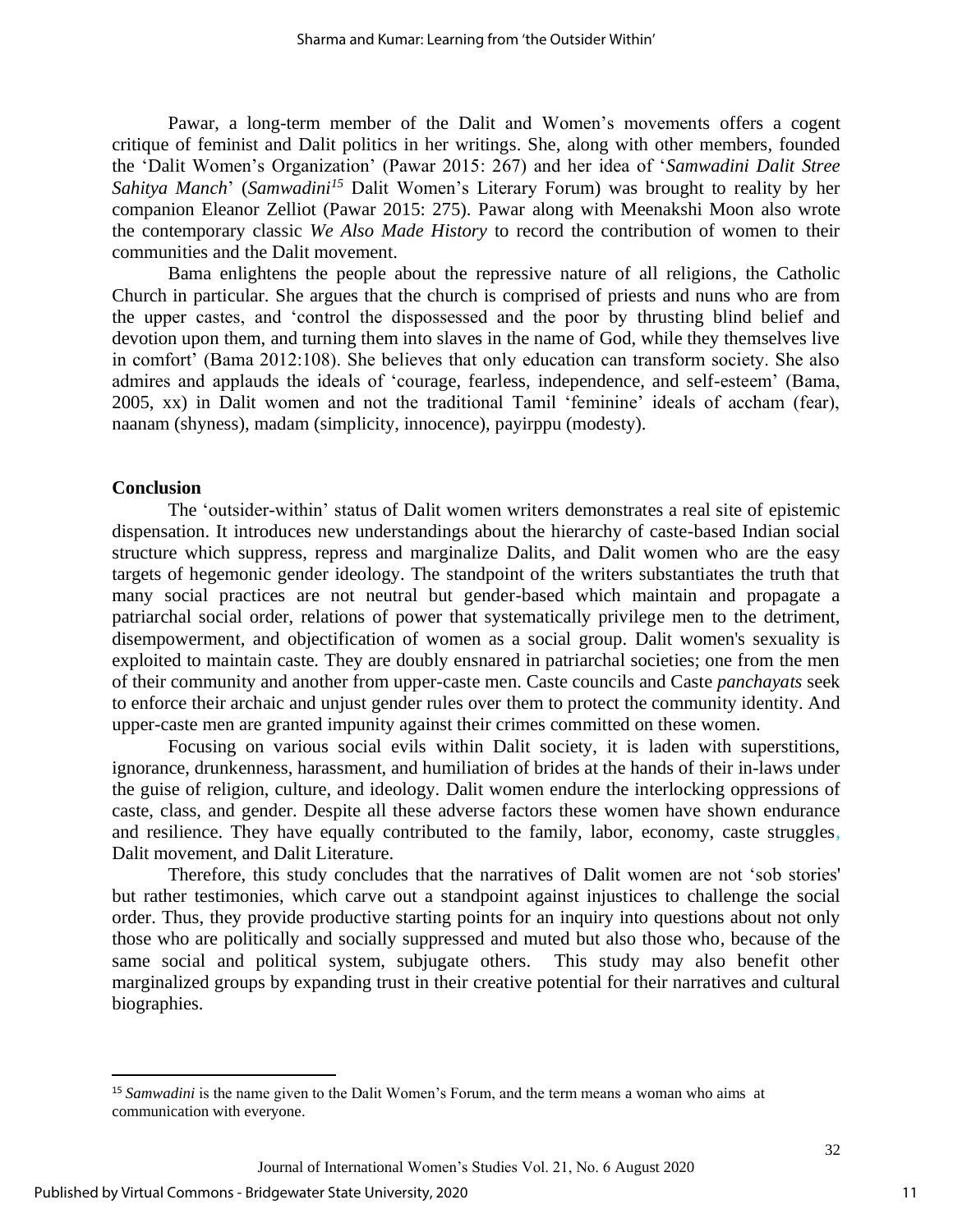## **References**

- Ambedkar, B.R. 1990. *The Annihilation of Caste: An Undelivered Speech*. New Delhi: Arnold Publishers.
- Bama, Faustina. 2005. *Sangati Events*. Translated by Lakshmi Holmstrom. New Delhi: Oxford University Press.
- Bama, Faustina. 2012. *Karukku.* Translated by Lakshmi Holmstrom. New Delhi: Oxford University Press.
- Bama, Faustina. 2001. "Recognition for the Language of my People is the Biggest Award I Can Win." Interview by Nair Manoj. *Outlook India,* April 25, 2001.
- Beauvoir, Simone de.1989. *The Second Sex*. Translated by H.M. Parshley. New York: Vintage.
- Beverley, John. 1992. "The Margin at the Center: On 'Testimonio' (Testimonial Narrative)" in Smith and Watson (ed.) *De/ Colonizing the Subject: The Politics of Gender in Women's Autobiography*. Minneapolis: University of Minnesota Press.
- Bhoite, Uttam, and Anuradha Bhoite. 1977. "The Dalit Sahitya Movement in Maharashtra: A Sociological Analysis." *Sociological Bulletin* Vol. 26 No.1 March.
- Bilger, Audrey. 1998. *Laughing Feminism: Subversive Comedy in Francis Burney, Maria Edgeworth, and Jane Austen*. Detroit: Wayne State UP.
- Brantley, Jennifer. 1999. "Women's Screams and Women's Laughter: Connections and Creations in Gloria Naylor's Novels" in Margot Anne Kelley (ed.) *Gloria Naylor's Early Novels*. Gainesville: University of Florida, pp. 21-38.
- Chandran, I.R, and R.S. Hashim. 2014. "When Feminism Overpowers Caste Marginalization: A Study of the Feminist Agenda of Female Paraiyar Writers." *Procedia: Social and Behavioral Sciences* 118, pp 383-388. DOI: 10.1016/j.sbspro.2014.02.053
- Collins, P.H. 1986. "Learning from the Outsider-Within: The Sociological Significance of Black Feminist Thought." *Social Problems* Vol. 33 (6). Special Theory Issue, pp. 14-32. Stable URL:<http://www.jstor.org/stable/800672>
- Crenshaw, Kimberle. 1991. "Mapping the Margins: Intersectionality, Identity Politics, and Violence against Women of Color". *Stanford Law Review*, 43(6):1241-1299. DOI: 10.2307/1229039
- Datar, Chhaya (Oct. 9-15, 1999). "Non-Brahmin Renderings of Feminism in Maharashtra: Is It a More Emancipatory Force?" *Economic and Political Weekly*, Vol. 34, No. 41, pp. 2964- 2968. Stable URL:<https://www.jstor.org/stable/4408509>
- Dietrich, G. 2003. "Dalit Movement and Women's Movement" in A. Rao (Ed.) *Gender and Caste*, Delhi: Kali for Women
- Dumont, L.1999. *Homo Hierarchicus: The Caste System and its Implications*. New Delhi: Oxford University Press.
- Fryett, Sarah E. "Liminal Laughter: A Feminist Vision of the Body in Resistance," (PhD Diss., The Florida State University, 2011).
- Guru, Gopal.1995. "Dalit Women Talk Differently" *Economic and Political Weekly*, pp. 2548 2550.
- Guru, Gopal. 2008. "Afterward" *The Prisons We Broke*. Delhi: Orient BlackSwan.
- Harding, Sandra G. 2004. *The Feminist Standpoint Theory Reader: Intellectual and Political Controversies*. New York: Routledge.
- Holmstrom, Lakshmi. 2005. "Introduction" *Sangati Events.* New Delhi: Oxford University Press.
- Hooks, Bell. 1984. *Feminist Theory from Margin to Centre*. Boston: South End Press.
- Hooks, Bell. 1990. *Yearning: Race, Gender, and Cultural Politics*. Boston: South End Press.